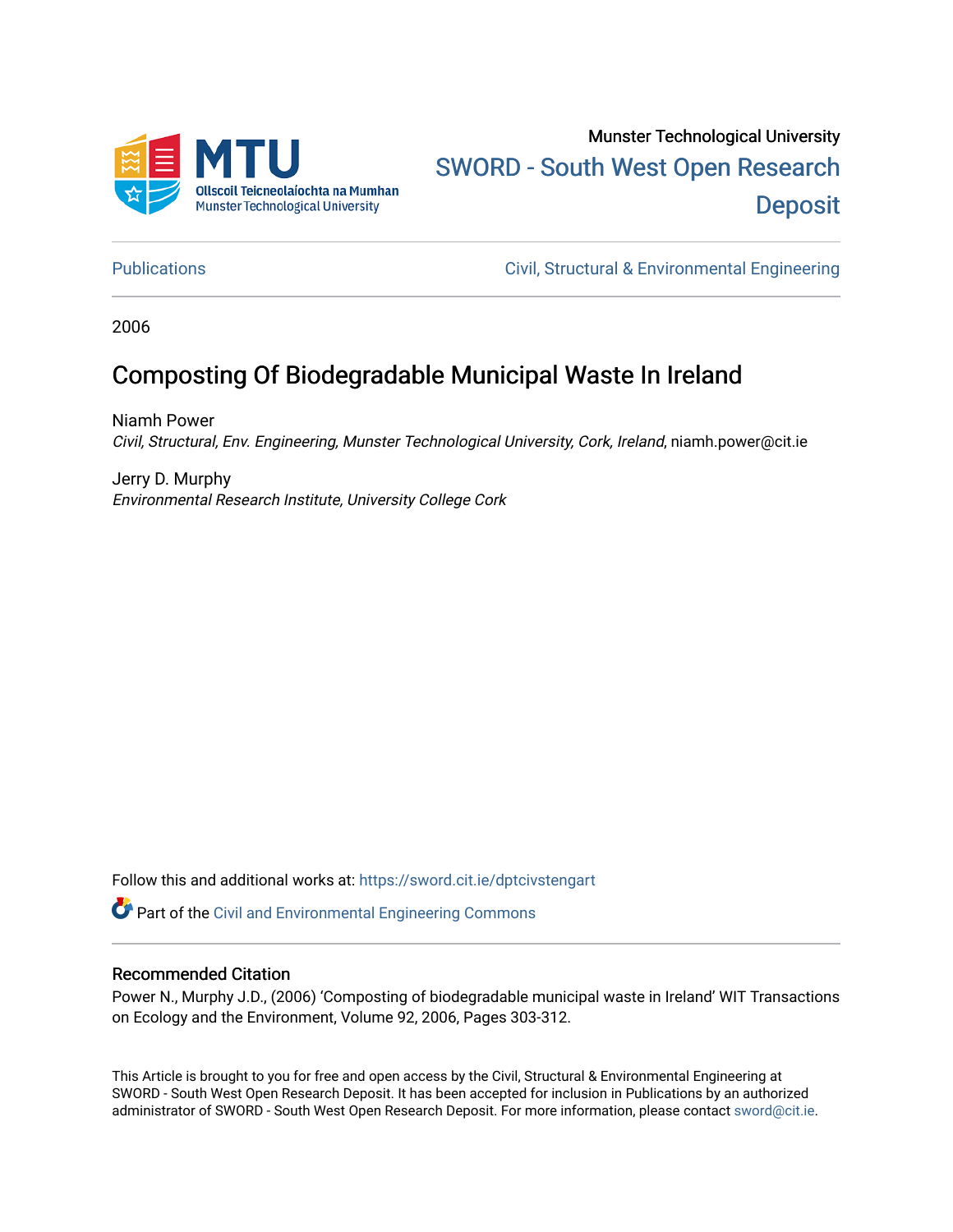## **Composting of biodegradable municipal waste in Ireland**

N. M. Power & J. D. Murphy

*Department of Civil, Structural and Environmental Engineering, Cork Institute of Technology, Cork, Ireland* 

#### **Abstract**

The implementation of the Landfill Directive (96/31/EC) will lead to a massive reduction in quantities of Biodegradable Municipal Waste (BMW), which may be landfilled. In 2016, an estimated 2.6 million tonnes of BMW will require diversion from landfill in Ireland. Recycling of dry paper, reuse of textiles and home composting will divert significant quantities of BMW. However, to divert the quantities required to comply with the Directive a significant proportion of the Organic Fraction of Municipal Solid Waste (OFMSW) will require treatment in centralised biological facilities.

 A survey was undertaken of composting facilities in Ireland to ascertain present capacity, present technology employed and types of feedstock composted. A generic model (consisting of in-vessel composting followed by aerated static pile composting) was generated from technical, economic and environmental data obtained from the survey. The generic model is utilized to ascertain the effect of economies of scale, the effect of gate fees on potential profit per tonne feedstock and the greenhouse gas contribution of the composting process. The model was investigated for four scenarios ranging from small (11ktpa) to very large (220ktpa). The economic analysis indicated that a potential for profit of €52.5/t-€65.4/t was achievable without sale of compost. The direct greenhouse gas production equated to  $566kgCO<sub>2</sub>/t$ . However considering the "do-nothing" scenario of landfill,  $1,175\text{kgCO}_2$  equiv/t is avoided. Thus 1 tonne of BMW saves  $609kgCO<sub>2</sub>$ <sub>equiv</sub>.

*Keywords: composting, BMW, OFMSW, gate fee, greenhouse-gas analysis.* 

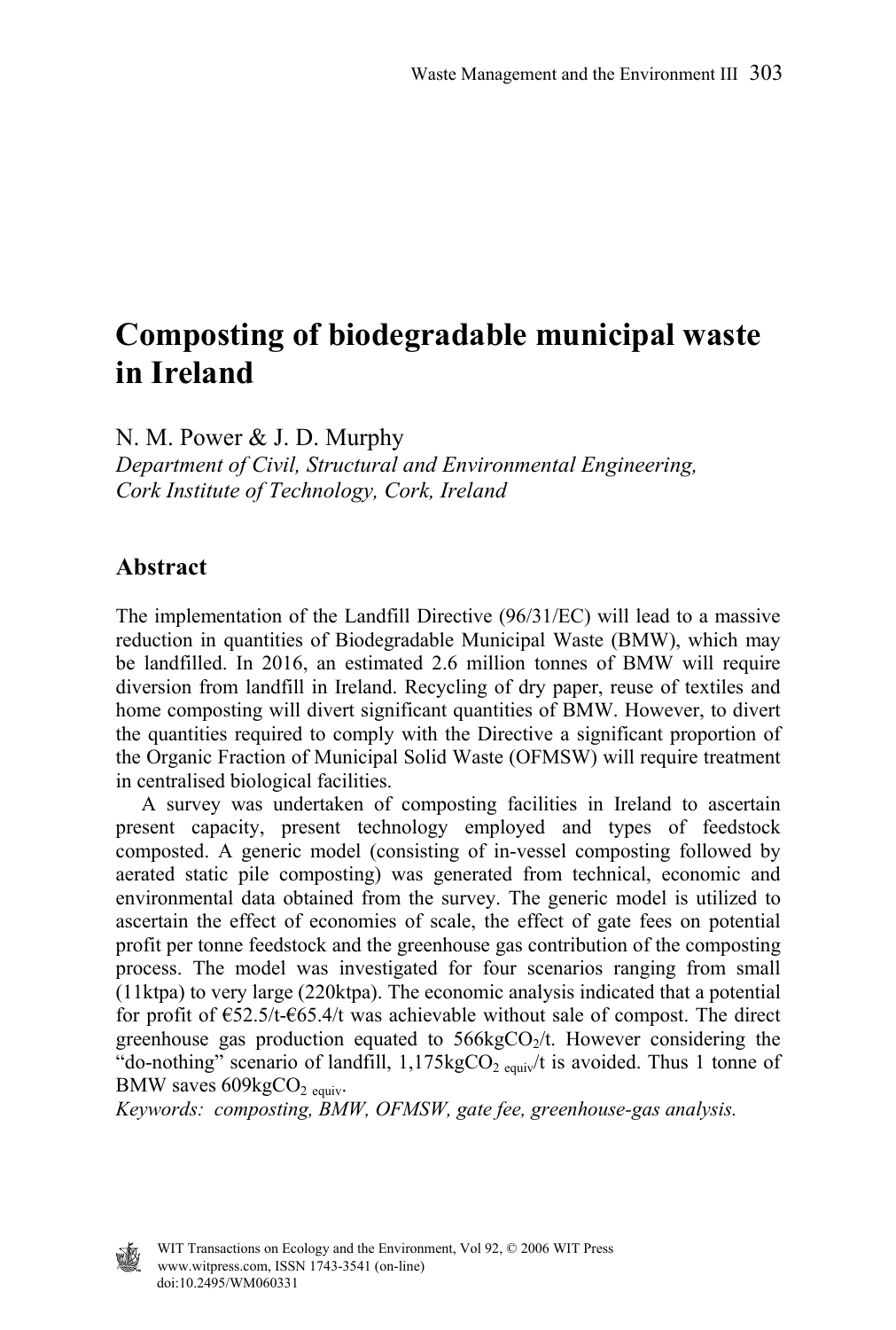## **1 Introduction**

BMW is waste, which can undergo aerobic or anaerobic decomposition such as OFMSW, paper, card and textiles. However not all waste types are suitable for composting, textiles are slow to biodegrade and as such are difficult to compost. Paper is made up of 39% wet paper and 61% dry paper [1]. Dry paper is suitable for recycling, but wet paper is more suitable for composting.

 The implementation of the Landfill Directive [2] will lead to a significant reduction in the quantities of BMW consigned to landfill. In 2003 Ireland produced 3 million tonnes of municipal solid waste (MSW), of which 2 million tonnes may be classed as BMW [3]. Between 2002 and 2003 household waste grew at a rate of 4.5%pa. If this growth rate continues to 2016, 3 million tonnes of biodegradable waste will be generated [4]. In 1995, the base year for the Landfill Directive [2], 1.3 million tpa of BMW were generated in Ireland. Therefore in 2016, only 450,000tpa of BMW may be consigned to landfill. Thus an estimated 2.6 million tonnes of BMW will require diversion from landfill.

 Figure 1 shows the breakdown of BMW; approximately 220kg/pe of BMW may be collected for biological treatment.

## **2 Composting industry in Ireland**

A survey of existing facilities was carried out [5]. In total 17 facilities were surveyed. The questionnaire was aimed at assessing the technical, economic and environmental parameters of composting.

 It was found that the compost produced at the facilities is not sold, it is either given away for free or the operators of the facilities have a demand for the compost. Only two of the facilities surveyed located a market for the compost. Thus the gate fee for accepting waste is often the only source of revenue for many of the composting facilities. The fee charged for accepting waste ranged from  $€60-155/t$ .



Figure 1: Breakdown of biodegradable municipal waste.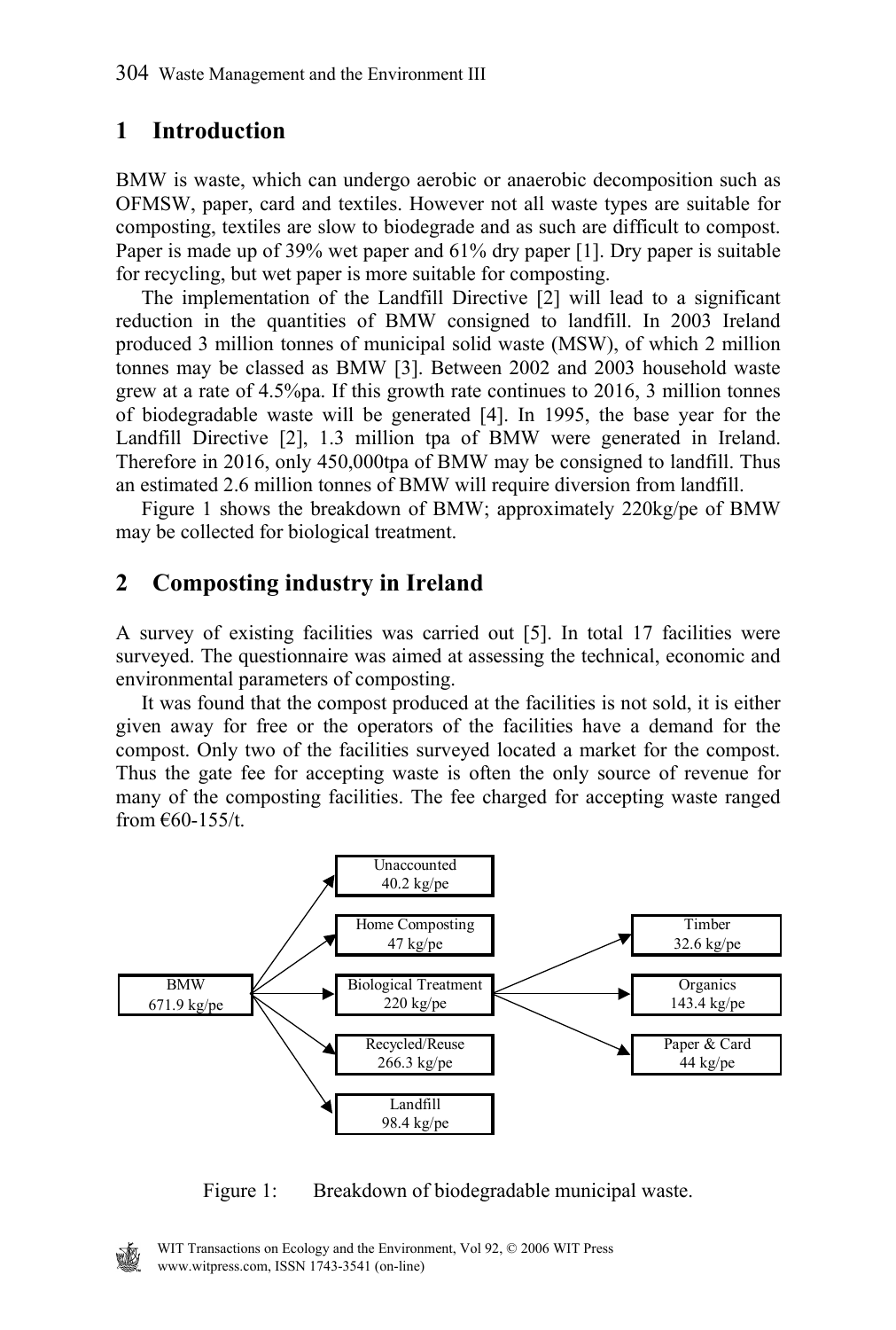

Figure 2: Capital cost/tpa of (a) aerated static piles and (b) in-vessel composting.

 The two most common methods of composting in Ireland were aerated static piles and in-vessel composting. Surprisingly the capital cost/tpa of in-vessel is cheaper than that of aerated static piles if less than 6ktpa is treated (figure 2).

 Green waste does not require in-vessel composting. However waste that contains meat, such as OFMSW, must be composted in a closed reactor, which cannot be by-passed (in-vessel composting) in order to comply with the Animal By-Product Regulations (1774/2002) [6].

### **3 Scenarios investigated**

The technology modelled employs two weeks retention time in in-vessel composting followed by eight weeks retention time in aerated static piles. Land prices, planning or waste permit costs are not considered. The scenarios to be modelled are:

- **1a.** Small region: 50,000pe, 11ktpa, Waterford City;
- **1b.** Medium region: 120,000pe, 26.4ktpa, Cork City;
- **1c.** Large region: 400,000pe, 88ktpa, Cork City and County;
- **1d.** Very large region: 1,000,000pe, 220ktpa, Dublin.

The scenarios are applicable to specific geographical locations in Ireland. Scenario 1d. is based on the population of greater Dublin. However it is assumed that the region will be served by two facilities treating 110ktpa.

### **4 Technical analysis**

The scenarios investigated range greatly in size, thus the effects of economies of scale may be explored. Table 1 shows the technical analysis of the four scenarios under investigation. From the survey it was estimated that each tonne of

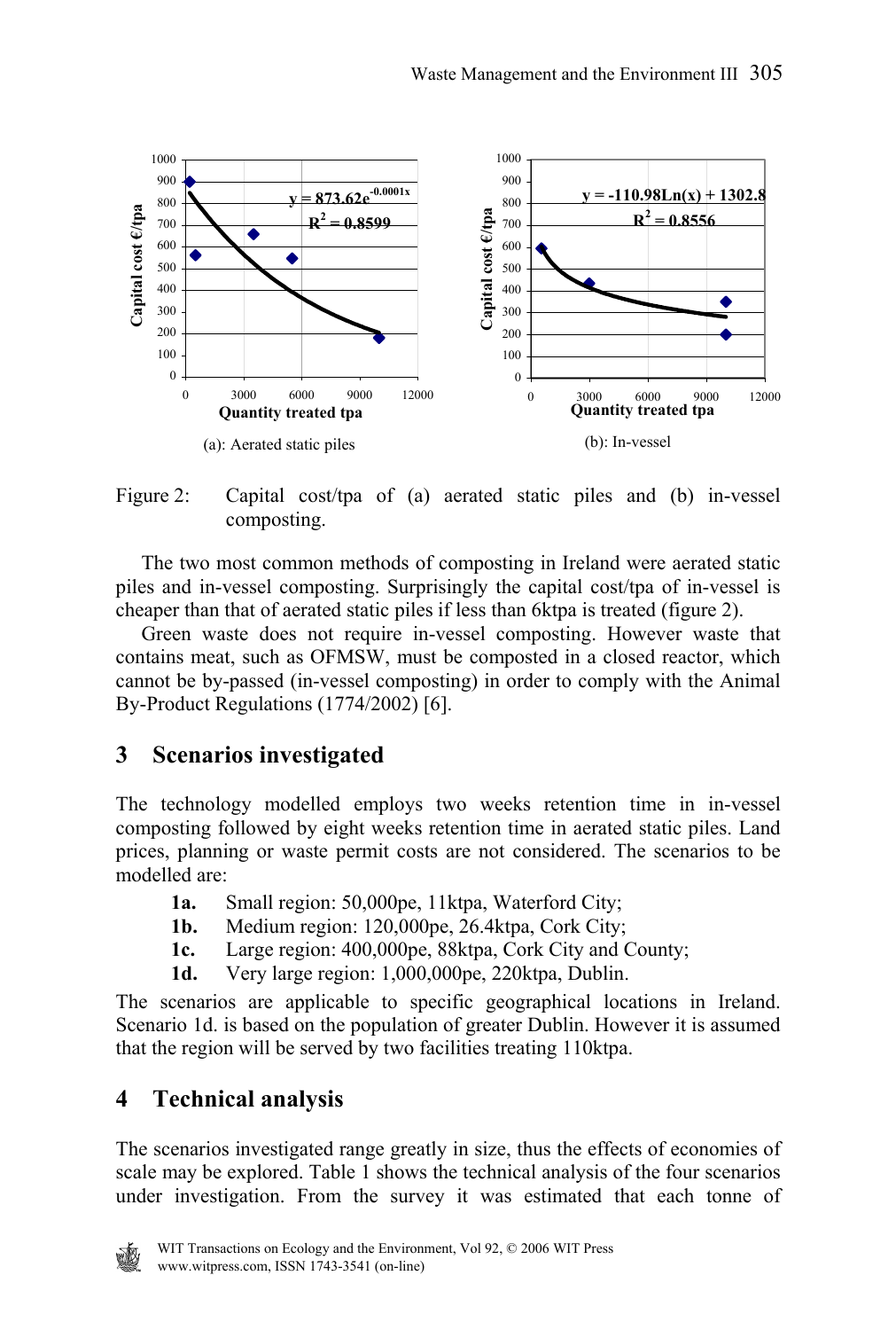biowaste treated via in-vessel composting followed by aerated static piles, required 35kWeh and 2 litres of diesel. The analysis shows each tonne of BMW treated generates 488kg of compost.

|                                               | <b>Scenarios</b> |         |           |           |
|-----------------------------------------------|------------------|---------|-----------|-----------|
| <b>Technical parameters</b>                   | 1a               | 1b      | 1c        | 1d        |
| Population equivalent                         | 50,000           | 120,000 | 400,000   | 1,000,000 |
| BMW collected kg/pe                           | 220              | 220     | 220       | 220       |
| <b>BMW</b> treated tpa                        | 11,000           | 26,400  | 88,000    | 220,000   |
| Dry solids content of BMW (47.9%) tpa         | 5,269            | 12,646  | 42,152    | 105,380   |
| Volatile solids content (37.3% wet) tpa       | 4,103            | 9,847   | 32,824    | 82,060    |
| Destrution of volatiles at facility (50%) tpa | 2,052            | 4,924   | 16,412    | 41,030    |
| Dry soids out tpa                             | 3,218            | 7,722   | 25,740    | 64,350    |
| Compost produced (60% dry solids) tpa         | 5,363            | 12,870  | 42,900    | 107,250   |
| Electricity required (35kWeh/t)               | 385,000          | 924,000 | 3,080,000 | 7,700,000 |
| Diesel required $(21/t)$                      | 22,000           | 52,800  | 176,000   | 440,000   |

| Table 1: |  |  | Technical analysis of composting scenarios. |
|----------|--|--|---------------------------------------------|
|          |  |  |                                             |

### **5 Economic analysis**

In figure 1b, eqn (1) is generated which allows calculation of the capital cost of an in-vessel composting facility with a capacity less than 10ktpa. The facilities that participated in the survey had a capacity of less than 10ktpa. This highlights the relative "youth" of the industry in Ireland. A number of proposals are mooted for larger developments. Detailed analysis of facilities and discussion with developers allowed generation of capital cost data for larger developments as outlined in eqn. (2).

$$
y = -110.98Ln(x) + 1302.8 \quad (<10 \text{ ktpa})y = 5495.6x^{-0.3058} \quad (>10 \text{ ktpa})(2)
$$

where,

*y* is the capital cost of the composting facility in units  $\epsilon$ /tpa *x* is the quantity of waste to be treated in units of tpa

The operating costs generated from the survey for in-vessel composting followed by aerated static piles ranged from  $\epsilon$ 20-60/t, with a mean of  $\epsilon$ 35/t. This excluded the cost of electricity and fuel. In table 2 the price of diesel is  $\epsilon$ 1/l and electricity costs are based on a standing charge of  $\epsilon$ 7.88/month, 48,000kW<sub>e</sub>h at €0.1419/kW<sub>e</sub>h and any remaining units at  $€0.1209$ /kW<sub>e</sub>h. The gate fee for accepting biological waste ranged from  $\epsilon$ 60-155/t. For this analysis it was estimated that a gate fee of  $\epsilon$ 100/t was attainable. The effect of sale of compost on the economic viability of the project is investigated. Either no market is available for the compost produced or a sale price of  $\epsilon$ 40/t for the compost produced is obtained (sale price of compost at one facility). From table 2 the potential profit ranges from  $\epsilon$ 52.5/t -  $\epsilon$ 65.4/t with a market for compost and  $\epsilon$ 33/t - €45.9/t without a market for compost. The economies of scale are evident.

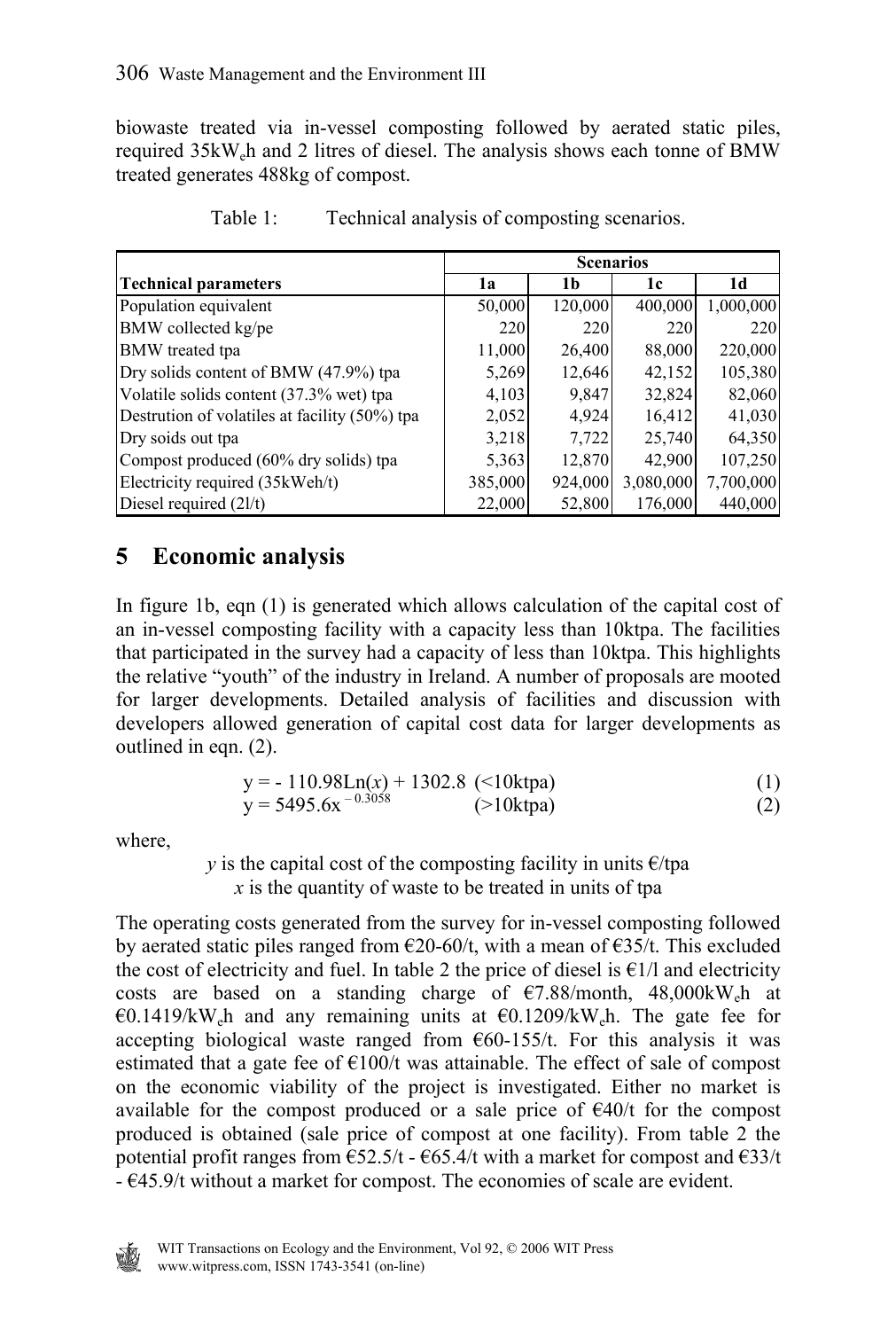## **6 Sensitivity analysis**

#### **6.1 Critical variables**

Table 2 assumed that a gate fee of  $\epsilon$ 100/t was attainable and a market for compost of  $\epsilon$ 40/t may be obtained. It also estimated operating costs of  $\epsilon$ 35/t. A sensitivity analysis was carried out to determine the effects of these variables on the potential profit.

| <b>Economic parameters</b>                   | <b>Scenarios</b> |                     |                      |                      |
|----------------------------------------------|------------------|---------------------|----------------------|----------------------|
|                                              | 1a               | 1 <sub>b</sub>      | 1c                   | 1 <sub>d</sub>       |
| <b>Liabilites</b>                            |                  |                     |                      |                      |
| Capital cost                                 | 3,520,000        |                     | 6,468,000 14,960,000 | 35,200,000           |
| <b>Annual liabilities</b>                    |                  |                     |                      |                      |
| Cost of capital ( $r=5\%$ , N=20 years)      | 282,454          | 519,009             | 1,200,429            | 2,824,539            |
| Operating costs $(\text{\textsterling}35/t)$ | 385,000          | 924,000             | 3,080,000            | 7,700,000            |
| Fuel $(21/t * €1/l)$                         | 22,000           | 52,800              | 176,000              | 440,000              |
| Electricity                                  | 47,649           | 112,814             | 373,475              | 932,033              |
| Total annual liabilities                     | 737,103          | 1,608,623           | 4,829,904            | 11,896,572           |
|                                              |                  |                     |                      |                      |
| <b>Annual assest</b>                         |                  |                     |                      |                      |
| Gate fee $(\text{\textsterling}100/t)$       | 1,100,000        | 2,640,000           | 8,800,000            | 22,000,000           |
| Sale of compost $(640/t)$                    | 214,520          | 514,800             | 1,716,000            | 4,290,000            |
| Total annual assest                          |                  | 1,314,520 3,154,800 | 10,516,000           | 26,290,000           |
|                                              |                  |                     |                      |                      |
| <b>Potential profit</b>                      |                  |                     |                      |                      |
| With sale of compost $(\epsilon)$            | 577,417          | 1,546,177           |                      | 5,686,096 14,393,428 |
| $(\epsilon/t)$                               | 52.5             | 58.6                | 64.6                 | 65.4                 |
| Without sale of compost $(\epsilon)$         | 362,897          | 1,031,377           |                      | 3,970,096 10,103,428 |
| $(\epsilon/t)$                               | 33.0             | 39.1                | 45.1                 | 45.9                 |

| Table 2: | Economic analysis of composting scenarios. |  |  |
|----------|--------------------------------------------|--|--|
|          |                                            |  |  |

#### **6.2 Sale price of compost**

For the sensitivity analysis the price of compost ranged from  $\epsilon$ 0/t (no market for heat) to  $\epsilon$ 50/t. Due to the significant quantity of biodegradable waste that will require biological treatment (1 million tpa in 2016), a significant quantity of compost or similar material such as digestate will be produced. Thus it is unlikely that a market of  $\epsilon$ 50/t will be attainable at all facilities. Figure 3 shows how the potential profit changes with a change in the compost sale price.

 It was found that a market for compost significantly increases the potential for profit. In scenario 1a the potential profit rises from  $\epsilon$ 33/t with no market for compost to  $\text{\textsterling}57.4/t$  if compost is sold for  $\text{\textsterling}50/t$ .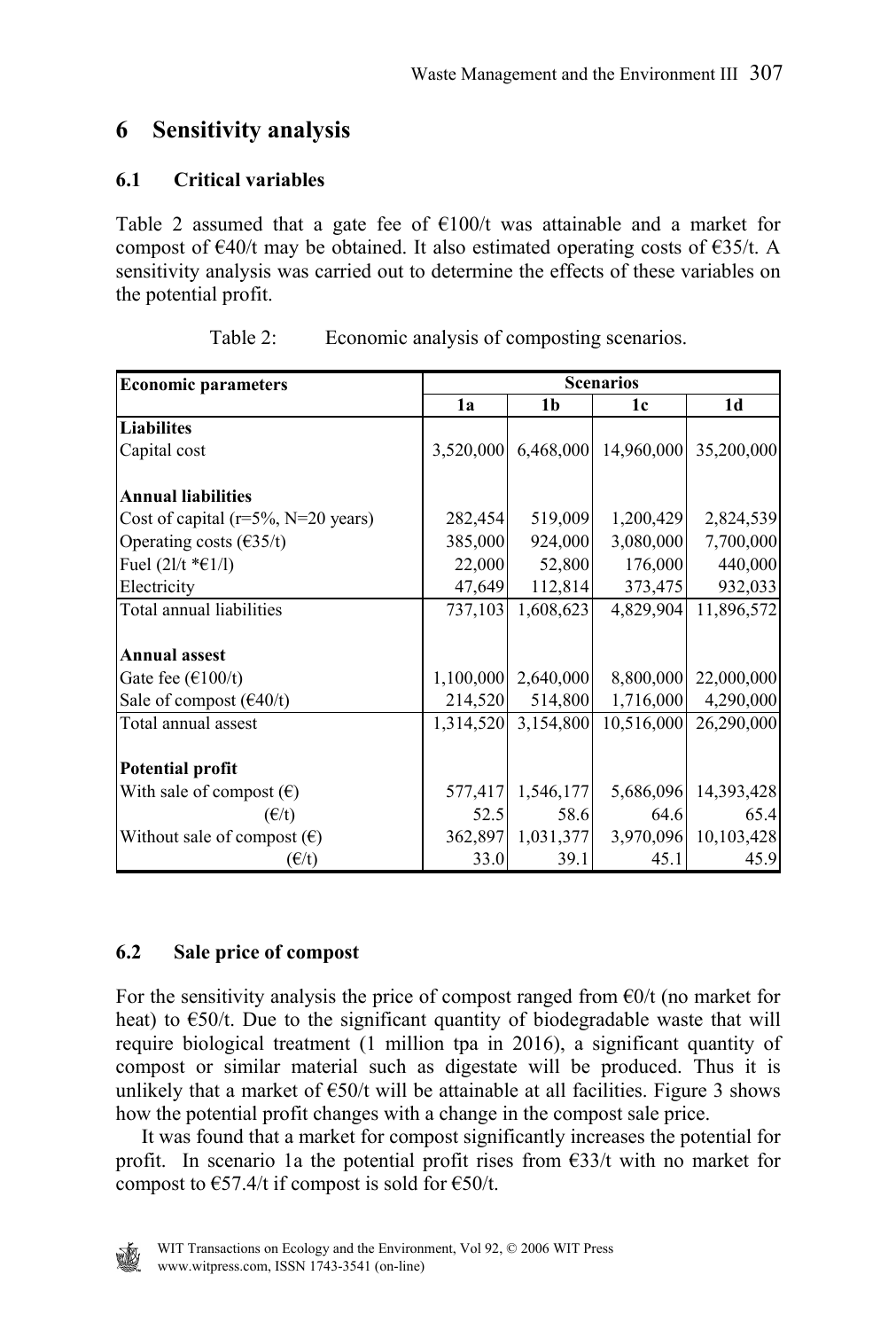

Figure 3: The change in potential profit based on a change in compost sale price.



Figure 4: Change in potential profit based on a change in gate fee.

W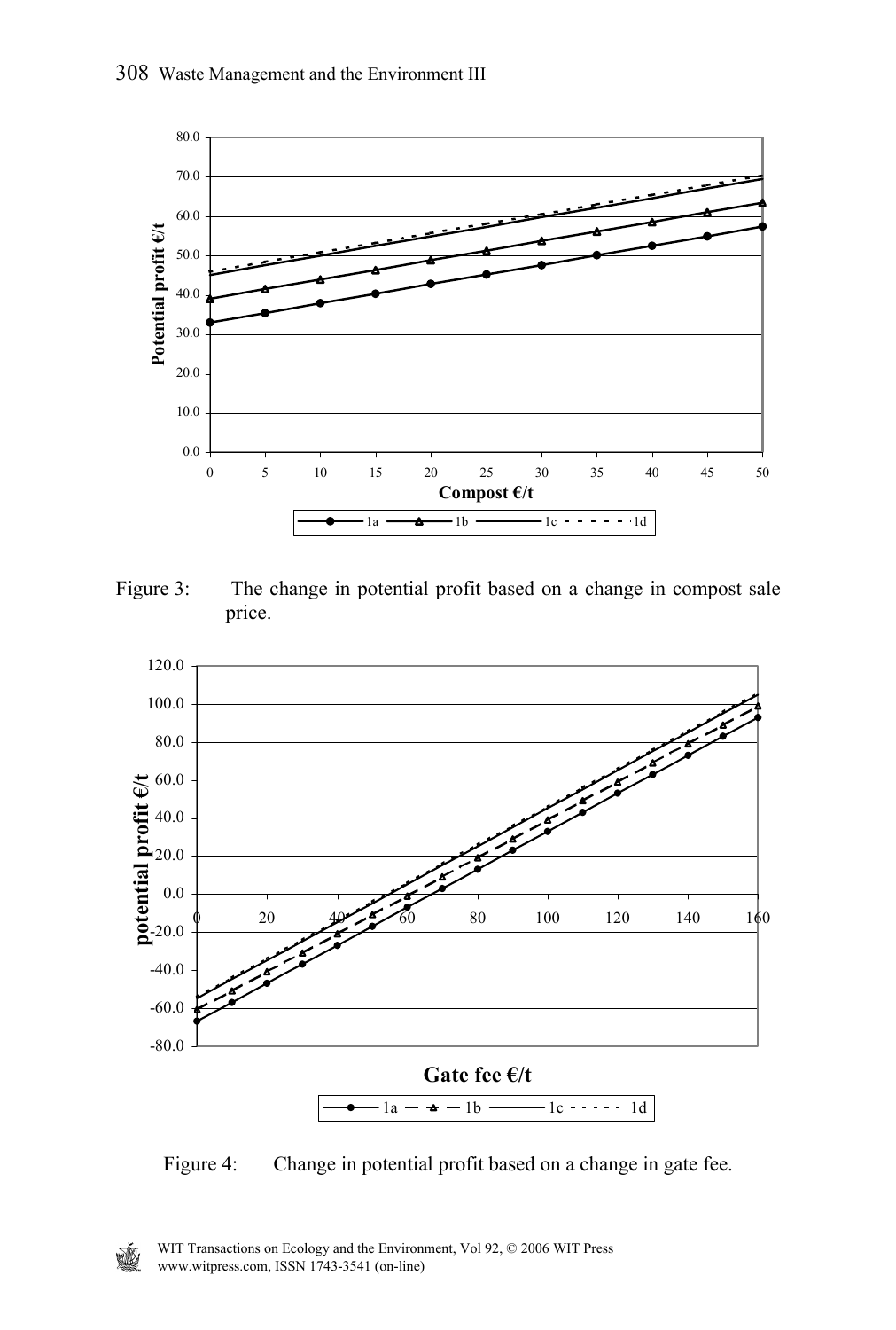#### **6.1 Gate fee**

The gate fee for accepting biodegradable waste in Ireland ranges from  $\epsilon 60/t$ -€155/t; the analysis in table 2 is based on a gate fee of  $€100/t$ . Changes in gate fee result in changes in the potential profit as highlighted in figure 4. If no market for compost exists the gate fee required to break even would range from  $€54.1/t - €67/t.$ 

#### **6.2 Operating costs**

The operating costs of in-vessel composting ranged from  $\epsilon$ 20-60/t: the analysis in table 2 is based on an operating cost of  $\epsilon$ 35/t. Figure 5 represents how the potential for profit decreases with increasing operating costs. The operating costs analysed ranged from  $\epsilon$ 10-70/t. The corresponding potential profit ranged from  $€12.2/t-€72.2/t$  in scenario 1d with no market for compost.



Figure 5: Change in potential profit based on a change in operating cost.

## **7 Environmental analysis**

It is estimated that on a dry basis BMW contains 47.7% carbon, 6.4% hydrogen, 38.7% oxygen, 2.1% nitrogen, 0.3% sulphur and 5.1% ash [adapted from 7]. Analysis of components of BMW that are modelled in the compost analysis leads to a moisture content of 52.1% [5]. Then the BMW may be described as  $C_{19}H_{88.5} O_{40.5}N_{0.72}$  Complete composting of BMW is described by eqn. (3) [7].

$$
C_aH_bO_cN_d + [(4a + b - 2c - 3d)/4]O_2 = aCO_2 + [(b-3d)/2]H_2O + dNH_3
$$
 (3)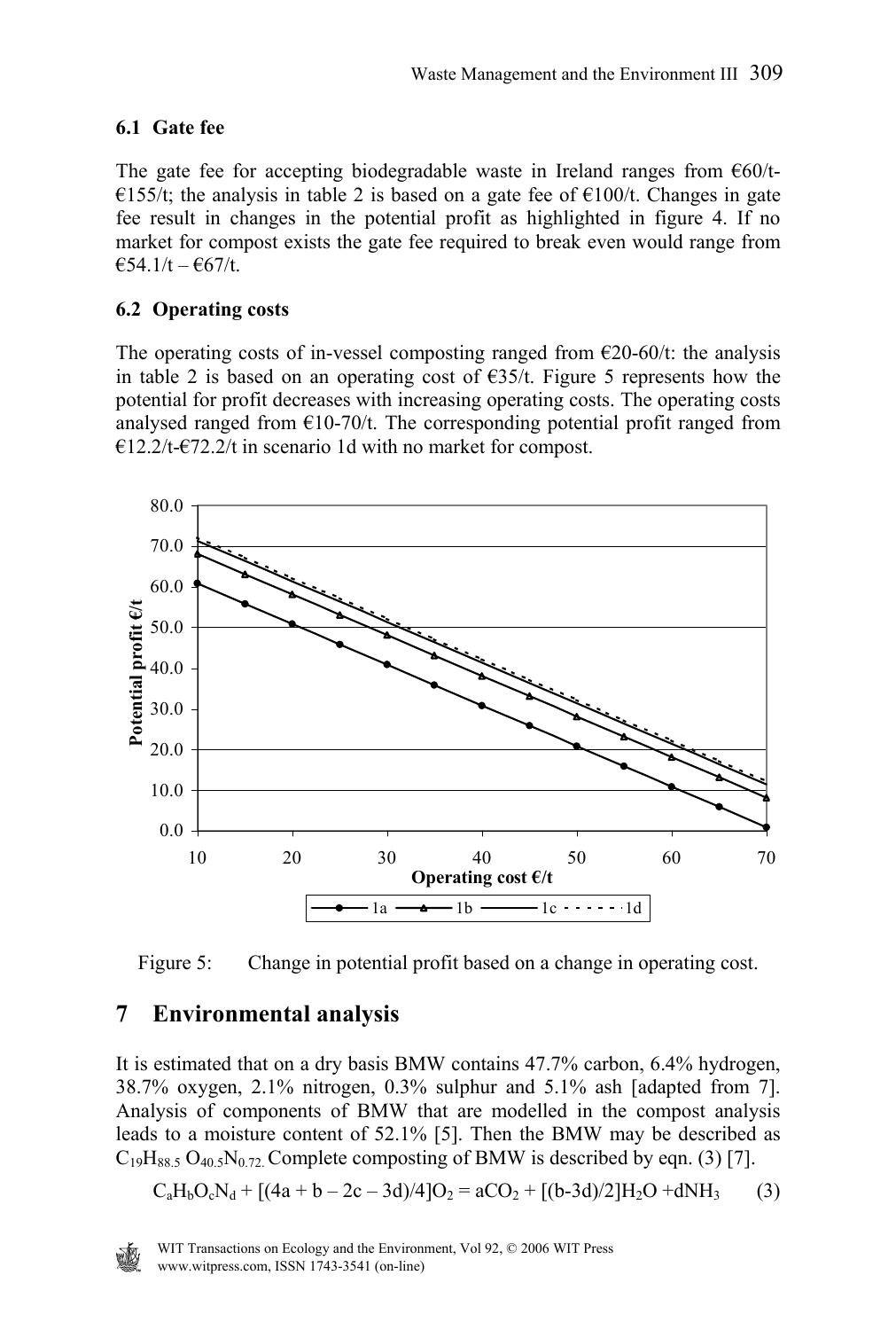#### 310 Waste Management and the Environment III

 From eqn (3) it may be calculated that 1 tonne of BMW may generate  $836\text{kgCO}_2$  if  $100\%$  destruction is experienced. However an OECD report on sewage sludge suggests that only 65% of volatiles are destroyed over time. If this figure were taken for BMW then 1t of BMW would emit  $543\text{kgCO}_2$ . In Ireland electricity come from various source such as coal, natural gas, oil peat and renewable sources. However on average  $651gCO<sub>2</sub>/kW<sub>e</sub>h$  is released. Work by Murphy et al. [9] estimates that diesel emits  $2.69 \text{kgCO}$ <sub>2</sub>/l. The analysis of greenhouse house gas may be viewed in table 3.

| <b>Environmental analysis</b>                                | <b>Scenarios</b> |                |           |                |
|--------------------------------------------------------------|------------------|----------------|-----------|----------------|
|                                                              | 1a               | 1 <sub>b</sub> | 1c        | 1 <sub>d</sub> |
| <b>Gross greenhouse gas production</b>                       |                  |                |           |                |
| Degradation of BMW (543kg $CO2/t$ )                          | 5,973            | 14,335         | 47,784    | 119,460        |
| Electricity imported $(651g \text{ CO}_2 / \text{kW}_e)$ [8] | 251              | 602            | 2,005     | 5,013          |
| Diesel utilised $(2.69 \text{kg }CO2/l)$ [9]                 | 6                | 13             | 44        | 110            |
| Total gross greenhouse gas ( $t CO2$ equivalent)             | 6,229            | 14,950         | 49,833    | 124,583        |
| (kg CO <sub>2</sub> equivalent/ t BMW)                       | 566              | 566            | 566       | 566            |
| Net greenhous gas production                                 |                  |                |           |                |
| Gross geenhouse gas                                          | 6,229            | 14,950         | 49,833    | 124,583        |
| Landfill gas $(1,175\text{kg CO}_{2}/t\text{BMW})$           | 12,925           | 31,020         | 103,400   | 258,500        |
| Total net greenhouse gas ( $t CO2$ equivalent)               | $-6,696$         | $-16.070$      | $-53.567$ | $-133,917$     |
| (kg CO <sub>2</sub> equivalent/ t BMW)                       | $-609$           | $-609$         | $-609$    | $-609$         |

| Table 3: | Environmental analysis of composting scenarios. |  |  |
|----------|-------------------------------------------------|--|--|
|          |                                                 |  |  |

 From table 3 it may be noted that every tonne of BMW treated via composting will release  $566 \& \text{CO}_2$ . However as this waste is composted it is diverted from landfill and landfill gas is not produced. From Box 1 it can be seen that  $1m<sup>3</sup>$  of landfill gas emits on average  $4.857 \text{kgCO}_2$  if the landfill gas is collected and combusted. If 65% of the volatiles in the BMW were destroyed in the landfill then 1t of BMW would produce  $242m^3$  of landfill or  $1,175kgCO_2$ . The net greenhouse gas production indicates that every tonne of BMW treated via composting saves  $609kgCO<sub>2</sub>$ .

Box 1: Greenhouse-gas emissions per m3 of landfill gas.

| $CH_4 + 2O_2 = CO_2 + 2H_2O$                                                                                |
|-------------------------------------------------------------------------------------------------------------|
| 1 mole $CH4$<br>1 mole $CO2$                                                                                |
| 2.75 $kgCO2$<br>1kg CH <sub>4</sub>                                                                         |
| Density of CH <sub>4</sub> = $(16/22.412) = 0.714$ kg/m <sup>3</sup>                                        |
| $1m^3$ CH <sub>4</sub><br>1.963 $kgCO2$                                                                     |
| Landfill gas contains                                                                                       |
| 55.5% CH <sub>4</sub> (60% is combusted) = $0.555*0.6*1.963 \text{kg CO}_2$<br>$= 0.654$ kg CO <sub>2</sub> |
| $(40\% \text{ is emitted})$ = 0.555*0.4*0.714kg/m <sup>3*</sup> 21(GWP) = 3.329kg CO <sub>2</sub>           |
| $44.5\%$ CO <sub>2</sub> (100% is emitted) = 0.445 <sup>*</sup> (44/22.412)<br>$= 0.874$ kg CO <sub>2</sub> |
| $1m3$ of landfill gas emits<br>$= 4.857 \text{kg CO}_2$ equivalent                                          |

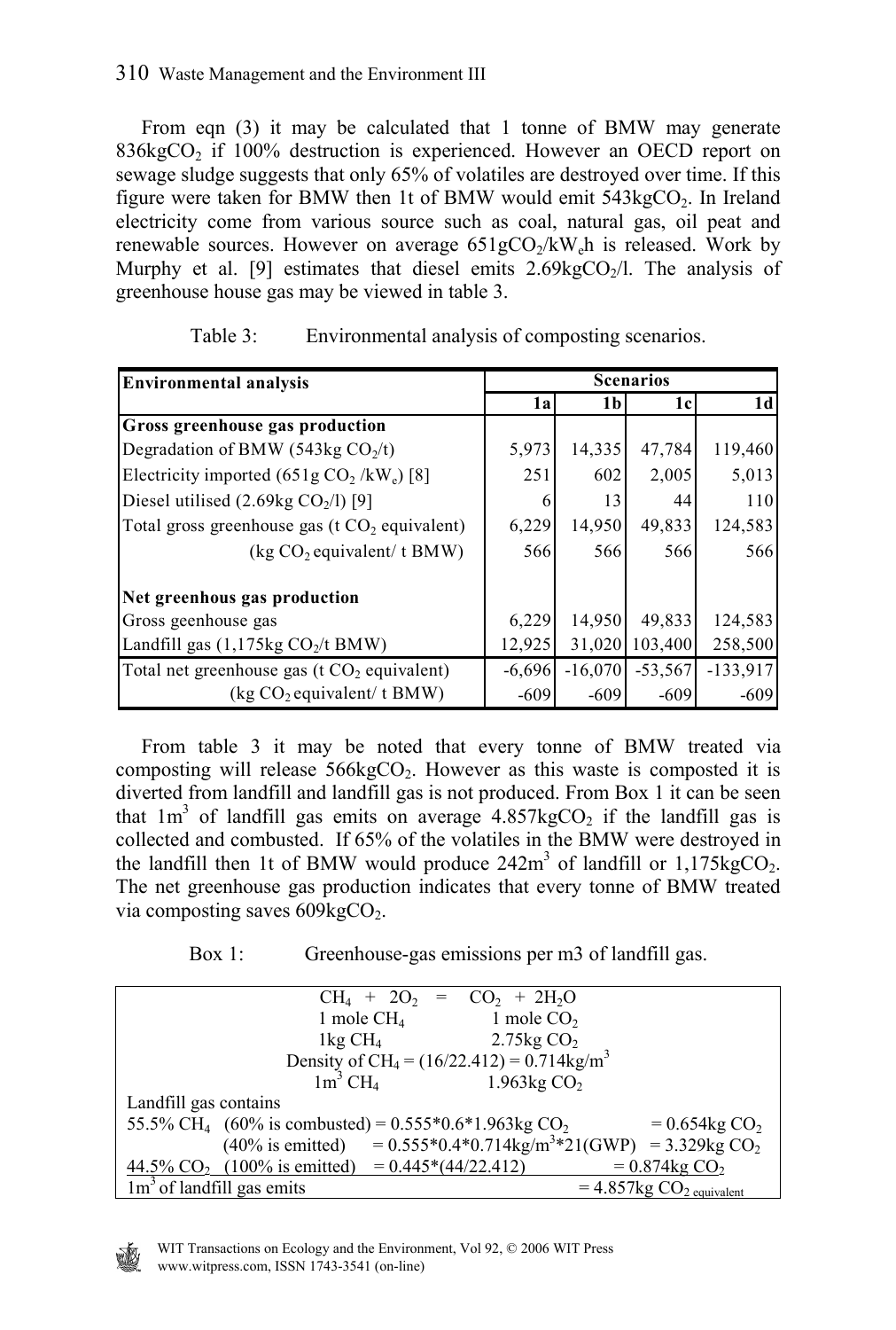## **8 Conclusions**

- Composting reduces the mass of BMW to 48.8% of the starting material and produces compost that may be used in agriculture in accordance with the Animal By-Products Regulation.
- The composting process has a net energy input of  $35kW_e h/t$  treated and  $21/t$ of diesel.
- Economies of scale are important. The potential for profit varies from  $\epsilon$ 33/t to €45.9/t for facilities treating 11ktpa to 220ktpa.
- A market for compost can aid the financial viability of a composting facility. If no market for compost is located the gate fee is the only revenue available to the facility. The potential profit varies from  $\epsilon$ 33/t without sale of compost to €52.5/t with sale of compost for a plant treating 11ktpa.
- A sensitivity analysis shows that a change in the sale price of compost, gate fee attainable and operating cost has a significant effect on the potential profit of a composting facility.
- The greenhouse gas analysis shows that 1 tonne of BMW treated via composting produces  $566kgCO<sub>2</sub>$ . However as this waste is no longer consigned to landfill  $1,175\text{kgCO}_2$  equivalent is avoided. Thus 1 tonne of BMW saves  $609kgCO<sub>2</sub>$  equivalent.

### **Acknowledgements**

Niamh Power is funded by the Irish Research Council for Science, Engineering and Technology under the Embark Initiative.

## **References**

- [1] Murphy J.D., McKeogh E., Technical, economic and environmental analysis of energy production from municipal solid waste, *Renewable Energy*, 29 pp. 1043-1057, 2004.
- [2] Directive 1999/31/EC of the Council of the European Union of the  $26<sup>th</sup>$  of April 1999, on the landfill of waste. Official Journal of the European Parliament L 182/01 June 1999.
- [3] Environmental Protection Agency, *National Waste Database 2003 Interim Report*. P.O. Box 3000, Johnstown Castle Estate, Co. Wexford, Ireland, 2004.
- [4] Central Statistics Office, *Population and Labour Force Projections 2006- 2036* available at Central Statistics Office, Information Section, Skehard Road, Cork.
- [5] Power N., *The potential for CH4 enriched biogas as a transport fuel in Ireland*, Masters thesis, Cork Institute of Technology, unpublished, 2006.